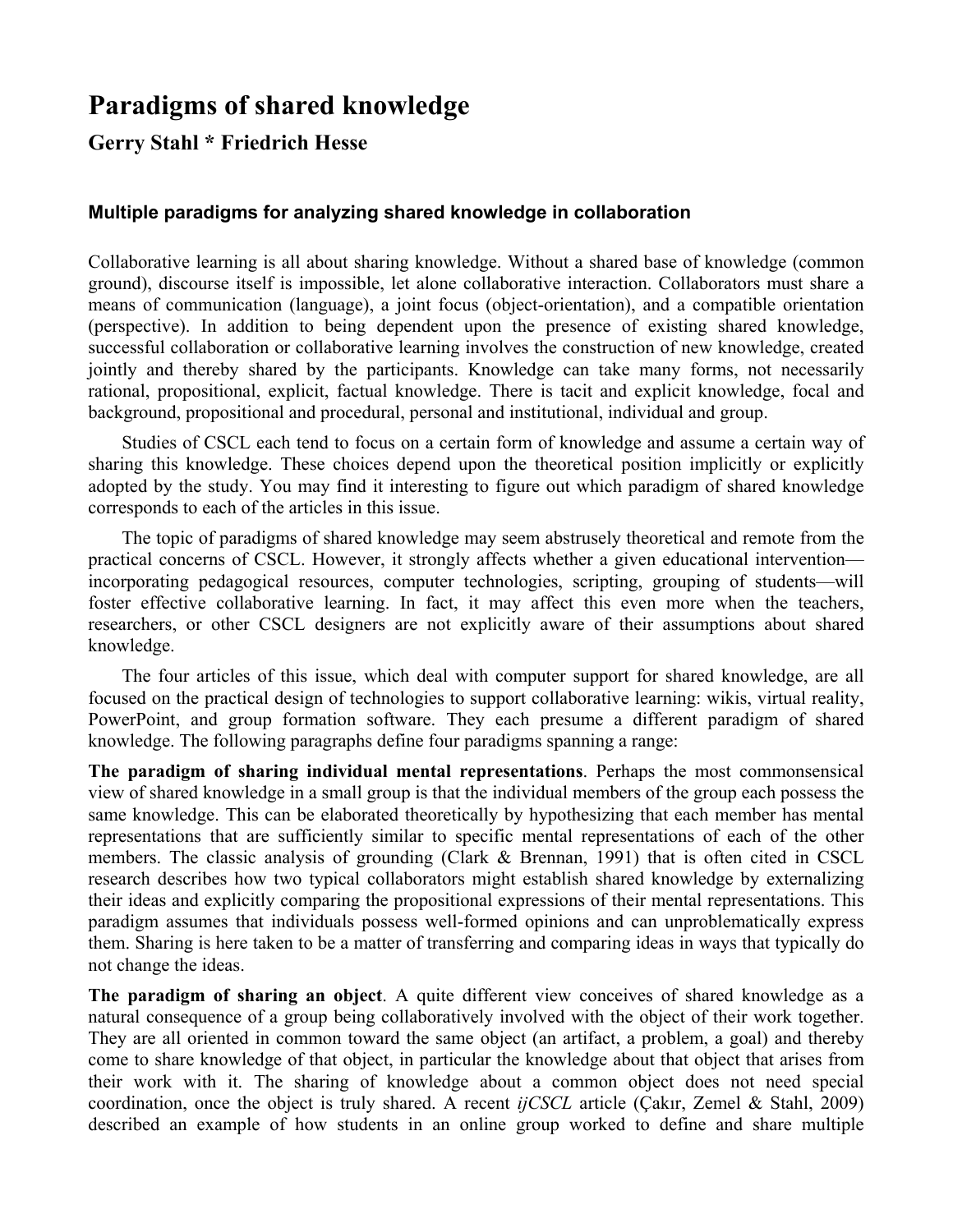realizations of a mathematical object; once they could all "see" the same object, the construction of new shared knowledge (such as the formulation of an algebraic expression to solve their problem) proceeded quickly. Another recent article (Dohn, 2009) discussed how the affordances of an object must be enacted; in the collaborative case, this is accomplished interactively as the group comes to know and share the object. In both analyses, the shared knowledge is new knowledge for all the participants, arising out of their interactions with each other, with the shared object, and with other resources for communication and understanding, including available computer supports.

**The paradigm of sharing a situation**. If we broaden the notion that shared knowledge comes from a joint focus on an object of collaboration, we come to the idea that a group can share knowledge by being situated in a common context—a joint problem space (Roschelle & Teasley, 1995) or an indexical ground of reference (Hanks, 1992). The situation includes the shared object, but it also includes other resources and constraints, such as the affordances of a CSCL environment. Above all, it includes the past discourse of the group, which has created a complex network of shared concepts, interactions and experiences. Duranti and Goodwin (1992) emphasize that the situation and the discourse "stand in a mutually constitutive relationship to each other, with talk, and the interpretive work it generates, shaping context as much as context shapes talk" (p. 31). According to this paradigm, the engagement in collaborative discourse can automatically generate shared knowledge as an ongoing process.

**The paradigm of sharing a community**. The social sciences generally take an even broader view. They argue that the shared knowledge that makes life together possible comes from belonging to the same communities, cultures, and societies. It is the understanding of the same historically accumulated knowledge, values, perspectives, artifacts, and ways of life—largely encapsulated in language—that makes communication possible. In proposing that we broaden our thinking about computer support to include complex technological infrastructures, Jones, Dirckinck-Holmfeld, and Lindström (2006) tried to show how the institutional macro-level could be related to the mezzo-level of collaboration and even to the micro-level of fine-grained interaction analysis.

The existence of multiple effective paradigms for understanding something like shared knowledge is not necessarily problematic. It may be possible to select the most appropriate paradigm for any given study. However, it does raise the question of how the paradigms might fit together—a topic for another time. Now we turn to four concrete proposals for supporting shared knowledge.

#### **Intersubjectivity in collaborative learning**

In the first article of this issue, *Johann Larusson* and *Richard Alterman* claim that wiki technology is particularly suited for enabling students to create an online intersubjective space that supports their collaboration. The wiki's malleable and easy-to-use interface, which contributes to its broad applicability, is, however, in need of specific kinds of additional functionality for collaborative learning settings. The paper describes a Wiki Design Platform that provides a suite of awareness, navigation, communication, and analysis components and scaffolds.

Two case studies demonstrate how different selections of components from the suite can help create an online intersubjective space for quite different forms of collaboration in a college classroom. In the first case study, student teams collaborate on HCI design projects. In the second, the students coblog in the wiki about their course readings.

One might think that the design projects foster shared knowledge through the joint focus on the artifact being designed, while the co-blogging supported individuals externalizing their individual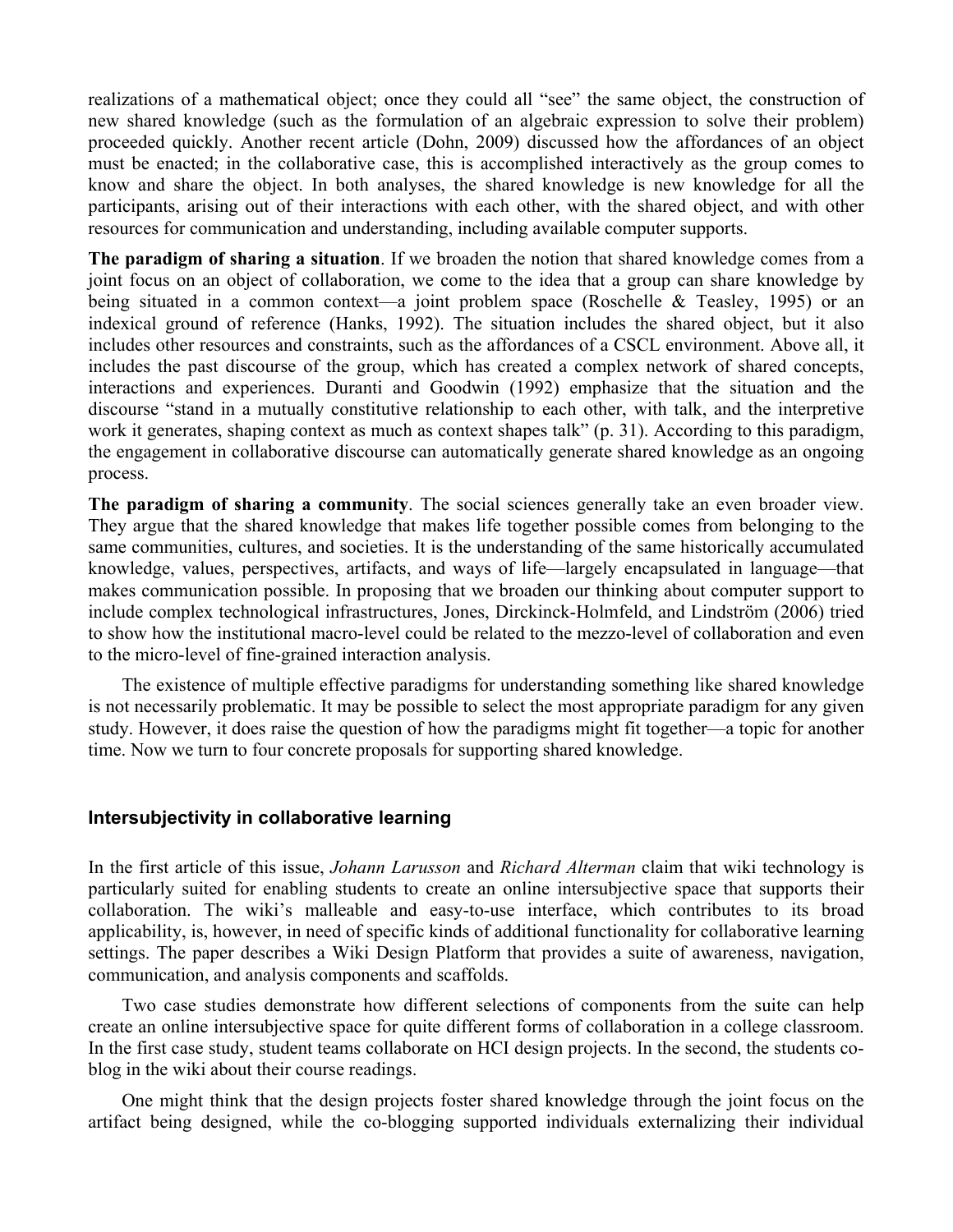understandings. In fact, the paradigm of shared knowledge in this article is more complex because the authors refer to their theory of intersubjectivity (Alterman, 2007). For them, the intersubjective space is partially biological, but also social and cultural. In addition, it is related to the history of individual and group activities, and it provides a background for individuals to interpret each other's actions and (mental) motives. It is, therefore, not immediately clear which paradigm the presented concept of intersubjectivity falls into, or what form of shared knowledge is central to the suite of wiki tools or to the educational interventions in the case studies.

## **Collaborative learning in a mixed-reality classroom**

The design of SMALLab, as presented by *David Birchfield* and *Colleen Megowan-Romanowicz,* pivots on three principles:

- Direct face-to-face interaction among co-located participants within the computationally mediated space should be cultivated.
- Thought and action should be distributed across multiple participants through an active, generative process that unfolds in real time.
- Immediate (spatial and temporal) consolidation of emergent conceptual models should follow the active learning process.

Each of these design principles supports shared knowledge. They provide the preconditions and mechanisms for knowledge to be shared among students in a classroom through their structured interaction.

In addition, the mixed-reality intervention involves the computer-supported projection of a virtual reality into the physical space of the classroom, interacting with the behaviors of students. This creates an environmental situation, embodying dramatic and interactive representations of otherwise abstract earth sciences concepts. The reported study demonstrates that situating groups of students in such a mixed-reality setting can be highly motivating even for at-risk students, leading to their construction of scientific shared knowledge.

Together, the design principles, the mixed-reality technology, and the whole-class activities may be considered to bring together the paradigms of individual, object-oriented, situated, and community knowledge sharing.

#### **Tools for presentation and critique in education**

Architectural education traditionally employs extensive use of apprenticeship modes of sharing knowledge (Schön, 1983). In particular, design studios are scripted occasions for students to present designs and for professionals to publically reflect on them. Through careful conversation analysis of design studio sessions, *Gustav Lymer, Jonas Ivarsson,* and *Oskar Lindwall* investigate the effects of different technologies—such as paper posters, PowerPoint slideshows, and combinations thereof—for supporting presentation and critique in such sessions.

For knowledge to be shared, it is necessary that the participants can see the same thing in the same way. In the two previous articles, this was an important, but implicit principle. The wiki and the virtual reality were designed to create shared perceptual spaces, where salient objects could be seen by all. The previously referenced article, (Çakır et al., 2009), analyzed how students explicitly shared their ways of seeing in an online setting—much as (Goodwin, 1994) did for face-to-face settings. Here, the authors